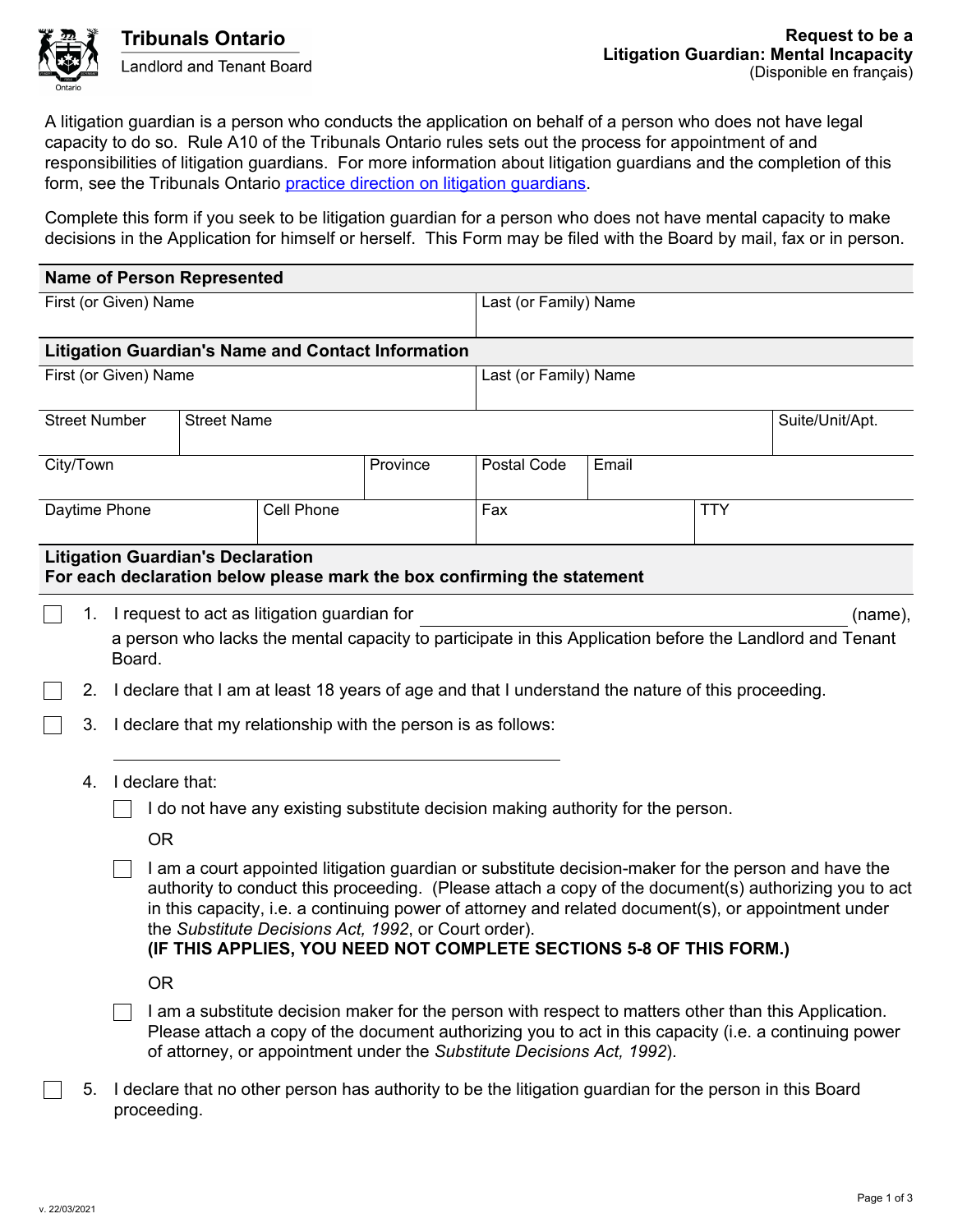

- 6. I declare that:
	- no other person has guardianship or substitute decision making powers for the person for any matters.

OR

(name) holds power of attorney

or guardianship for the person for other matters but this power does not apply to the conduct of this proceeding. I have provided that person or organization with a copy of all the materials related to this Application and a copy of the Social Justice Tribunals Ontario practice direction on litigation guardians.

- 7. I declare that I believe:
	- a. the person for whom I seek to be a litigation guardian does not have the mental capacity to make decisions about this Application on his or her own behalf;
	- b. the person cannot understand information relevant to making the decisions to commence an Application (if applicable), delegate the power to pursue or respond to an Application, or withdraw or settle an Application and is not able to appreciate the reasonably foreseeable consequences of making or not making such decisions.
- 8. I declare that the reasons for my belief that the person is not mentally capable of making decisions about this Application, and the nature and extent of the disability causing the mental incapacity, are as follows (attach additional pages as needed to explain the basis of the person's incapacity and evidence in support):

- 9. I declare that I have no interest that would conflict with the interests of the person I am representing.
- 10. I declare that I will diligently attend to the interests of the person represented and shall take all steps necessary for the protection of those interests including:
	- a. to the extent possible, informing and consulting with the person represented about the proceedings;
	- b. considering the impact of the proceeding upon the person represented;
	- c. deciding whether to retain a representative and providing instructions to the representative; and
	- d. assisting in gathering evidence to support the proceeding and putting forward the best possible case to the Board.